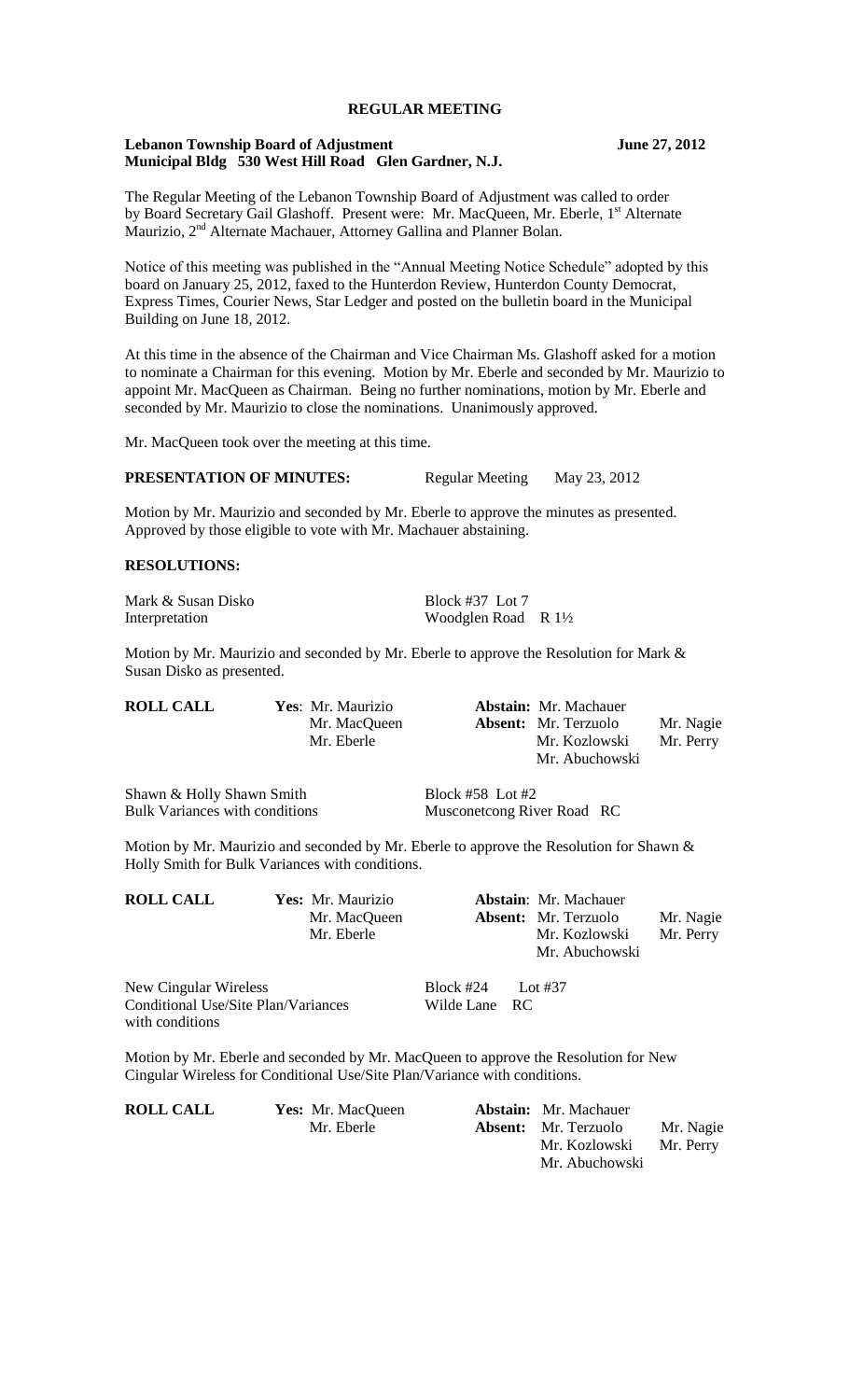#### **Lebanon Township Board of Adjustment June 27, 2012 Page 2**

**NEW BUSINESS:**

Frank Cerami Block #35 Lot #67 22 Lavern St. Red Mill Road Sayreville, N.J. 08872

### **PUBLIC HEARING** Section 400-4 Definitions Accessory Structure without a principal use

Mr. Cerami was present along with his surveyor Eldon Allen. Attorney Gallina announced that all the notices are in order and the board can proceed with the public hearing. The following was marked into evidence: **A1**-Affavadit of Proof of Service, **A2**-Certified List of Property Owners and Utilities, **A3**-POD Slips, **A4**-Notice to Property Owners, **A5**-Notice in Newspaper, **A6-**Taxes Paid, **A7-**Hunterdon County PB Letter dated June 14, 2012, **A8-**Hunterdon County Soil Conservation Letter dated June 12, 2012.

Mr. Cerami and Eldon Allen were sworn in at this time to give testimony. Mr. Cerami informed the board that he put up the building without zoning or construction permits and didn't realize that he needed them. Mr. Cerami said he has been coming up to Lebanon Township for many years and awhile ago purchased the property over on Red Mill Road from Penny Gagne. He uses the building for storage of his tools and equipment. Attorney Gallina said from the survey prepared by Eldon Allen, the property is over 15 acres and there is no house on the property. Mr. Cerami said someday he would like to put a house on the property. Attorney Gallina asked what the dimensions of the shed. Mr. Cerami said  $10'x\,26'$ , the building is wood with a metal roof. Attorney Gallina asked if Mr. Cerami has applied for farmland assessment. Mr. Cerami said yes that the Woodland Management person said everything was approved. Ms. Glashoff said Mr. Cerami just recently filed the paperwork with the Tax Assessor for the farmland assessment. Attorney Gallina said it takes a total of 3 years. Chairman MacQueen asked about the height of the building. It was noted that if the building exceeds 15' in height it will need a variance. Mr. Cerami said he thought the height was under 15'. Attorney Gallina said if it does exceed the height required, then an additional variance will be required. Mr. Cerami said he was pretty sure that it did not exceed the 15'.

During the discussion, the following items were marked into evidence: **A10-**Survey prepared by Eldon Allen dated 7, 2012, **A11-**Copy of the Mediation Settlement Agreement dated July 11, 2007, **A12**-Copy of the Conservation Restriction Easement date September 19, 2008. Mr. Allen described the Conservation Easement for the property and how it is laid out referring to the survey he prepared. Attorney Gallina said to clarify on the Lot Development Plan, the house and pool shown on the plan are proposed and are not presently on the property. Mr. Cerami said that was correct. The following was marked into evidence: **A13**-Lot Development Plan prepared by Engineer David Fantina, Chairman MacQueen per the green line marked on the survey asked if the green line had been adjusted because of the location of the shed. Mr. Allen said yes and explained that when he did the survey, the shed was located over the line. Mr. Allen noted that they could modify the line as long as they did not exceed 1 acre which they did not. Chairman MacQueen asked if it looks like the rear pin is on the building. Mr. Allen said it just clears the building that he made sure with the calculations. Chairman MacQueen said, there is no disturbance in the back corner of the building that there are only trees and no disturbance up to the building. Mr. Allen said there is no disturbance up to the gravel base. Chairman MacQueen noted there were cement footings. Mr. Allen said the cement footings are underneath the building. Chairman MacQueen asked if they had any additional evidence to share with the board. Ms. Glashoff asked about the photos that are required by the Checklist. Attorney Gallina had them marked as **A14**-Set of 4 Photos of the Property.

Mr. Maurizio asked about the evergreen trees that have been planted. Chairman MacQueen asked if the shed was delivered in one piece. Mr. Cerami said yes. Mr. Cerami noted that the side walls are only 6'2". Mr. Eberle asked if the door was 6'. Chairman MacQueen questioned the 15' height of the building and Mr. Eberle said you need to rethink the 15' in height for the building since it looks higher than 15'. Mr. Eberle asked how high are the walls on the other section of the building. Mr. Cerami said it is a pitched roof. Mr. Maurizio asked about the height of the edge of the roof where it ends is referring to the height of the roof. Mr. Cerami said 6'. Attorney Gallina said if the height of the roof is over 15' then the applicant will need to come back for a height variance. The board discussed this issue at length. Mr. Eberle asked how the applicant plans on keeping up the farm assessment value and generating income. Mr. Cerami said with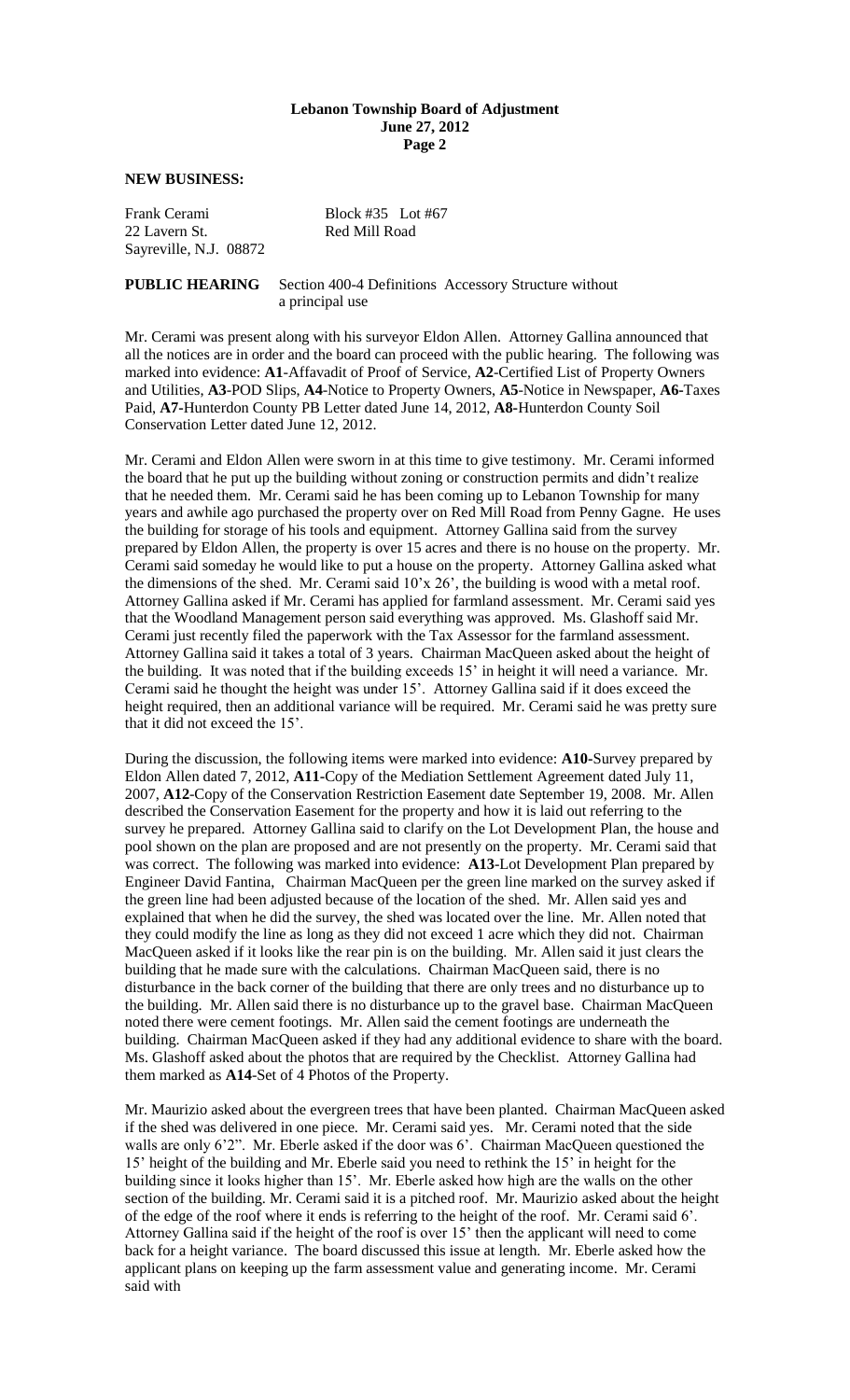### **Lebanon Township Board of Adjustment June 27, 2012 Page 3**

firewood income, planting evergreen trees and apple trees. Attorney Gallina noted it is \$500.00 for the first 5 acres. It was noted that after the first 5 acres, it is \$10.00 per acre you need for income. Mr. Maurizio asked if the forester has been to the property and marked trees to be removed. Mr. Cerami said the forester has told him what he can do. Mr. Eberle asked if you can harvest trees within the wetlands or do you have to stay out of the wetlands. Mr. Cerami said you can do certain ones meaning the age of the trees. Mr. Cerami said you can't take any machinery into the wetland area. It would all have to be done by hand. Chairman MacQueen asked how do you get around the stream to the other side of the property. Mr. Cerami said it is a seasonal stream. Chairman MacQueen asked if there was any other way to access the property other than Red Mill Road. Mr. Cerami said he can access off of Lanning Lane but you would be crossing over someone else's property. Mr. Eberle asked what the percentage of trees were marked up in the red and green area to be harvested and were 50% of the trees marked in the red area. Mr. Cerami said the marked trees are all over the place and during that storm 6 or 7 trees came down that he cut up for firewood. Chairman MacQueen informed Mr. Cerami unless he has legal access off of Lanning Lane to his property, he is not going to be able to use it.

Chairman MacQueen asked if the board had any additional questions of the applicant. Mr. Machauer asked Mr. Cerami how often he comes up to the property. Mr. Cerami said he is a fireman and works 24 hour shifts and he is able to get up to the property at least 2 days per week. Mr. Machauer asked about the equipment and the inconvenience it he didn't have the shed. Mr. Cerami said it would be a hardship. Mr. Machauer said having the shed is a necessary item to be able to house all of your equipment. Mr. Cerami said yes. Mr. Maurizio said looking at the plan, it shows a proposed dwelling and asked if the applicant had a time line. Mr. Cerami said he would be able to retire in 7 years and then would like to build a home. Mr. Eberle noted there were no pictures of the interior of the shed. Planner Bolan said the reason for asking about the farmland assessment, if it did have farmland assessment then a variance would not be needed. With farm assessment you do not have to have a house on the property. The building is the principal use. This building would not become legal until the applicant has farmland assessment.

Chairman MacQueen said if this is approved the applicant will need to comply with all the building codes. If the Building Department requires you to dig up your footings, you would have to move the building. Chairman MacQueen asked Mr. Cerami if he would be willing to put the building back within the green line by moving it the 5-6'. Mr. Allen said it was 9'. Mr. Cerami said if he has too he will have it moved the 9', if the Construction Department has him move the building to see the footings. The board discussed this issue at length. Chairman MacQueen opened the hearing to the public for questions of the witness. The following people had questions: Mr. Russ Snyder, Red Mill Road, William Yurgel, Lanning Lane and Robin Meyh also of Lanning Lane. Mr. Snyder asked if Mr. Cerami hunts on the property. Mr. Cerami said yes on occasion with a bow & arrow. Mr. Snyder asked Mr. Cerami if he knew that you have to be 450' from any house. There is only 50' in the center where you can meet the code of 450' all the way around the property. Ms. Meyh expressed the same concern with the hunting and whether Mr. Cerami had egress off of Lanning Lane. At the conclusion of the public questions, Chairman MacQueen asked if there were any statements or comments from the public. There were none. Motion by Mr. Eberle and seconded by Mr. Maurizio to close the public portion of the hearing. Unanimously approved.

The board deliberated at this time. At the conclusion of their discussion, motion by Mr. Eberle and seconded by Mr. Maurizio to grant the C2 Variance with the following conditions:

- a. Applicant to comply with all outside agencies having jurisdiction
- b. Applicant apply forthwith for building permits.

c. Applicant to submit the missing pages 2-9 of the conservation easement Exhibit A12.

Ms. Glashoff asked about the building height. Chairman MacQueen said that would be handled by the Building Department. If they find the height exceeds 15' the applicant will need to apply for a height variance.

| <b>ROLL CALL</b> | Yes: Mr. Machauer | <b>Absent:</b> Mr. Terzuolo |
|------------------|-------------------|-----------------------------|
|                  | Mr. Maurizio      | Mr. Abuchowski              |
|                  | Mr. MacQueen      | Mr. Kozlowski               |
|                  | Mr. Eberle        | Mr. Perry                   |
|                  |                   | Mr. Nagie                   |

**Attorney Gallina will prepare the Resolution to be on the next Agenda for July 25, 2012**